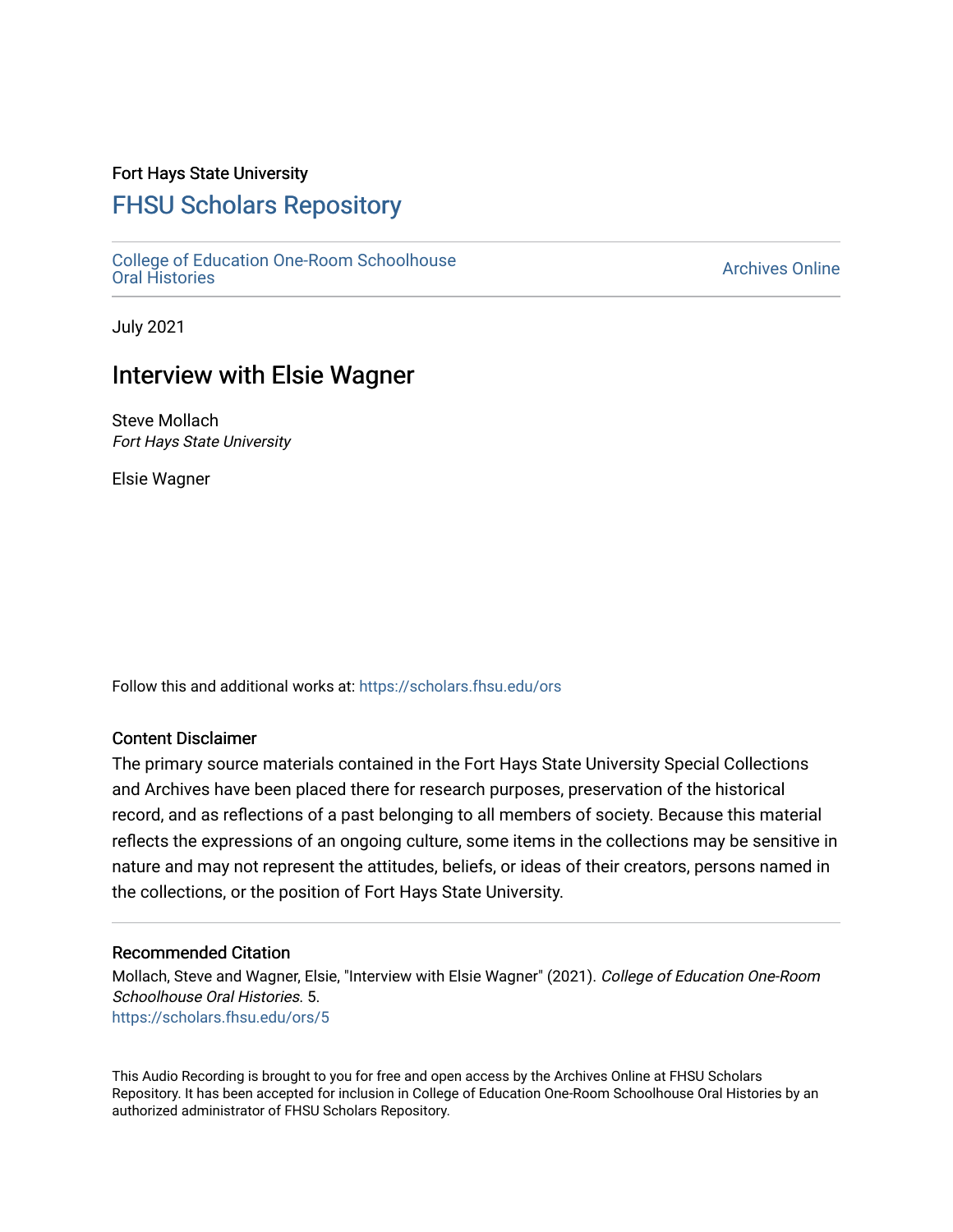### HISTORY OF AMERICAN EDUCATION

 $\sim 100$ 

 $\mathbf{r} = \mathbf{r}$ 

Requirement for the Stone Schoolhouse Project

by Steve Mollach

Guest Speaker: Mrs. Wagner, from Cimannon, Kansas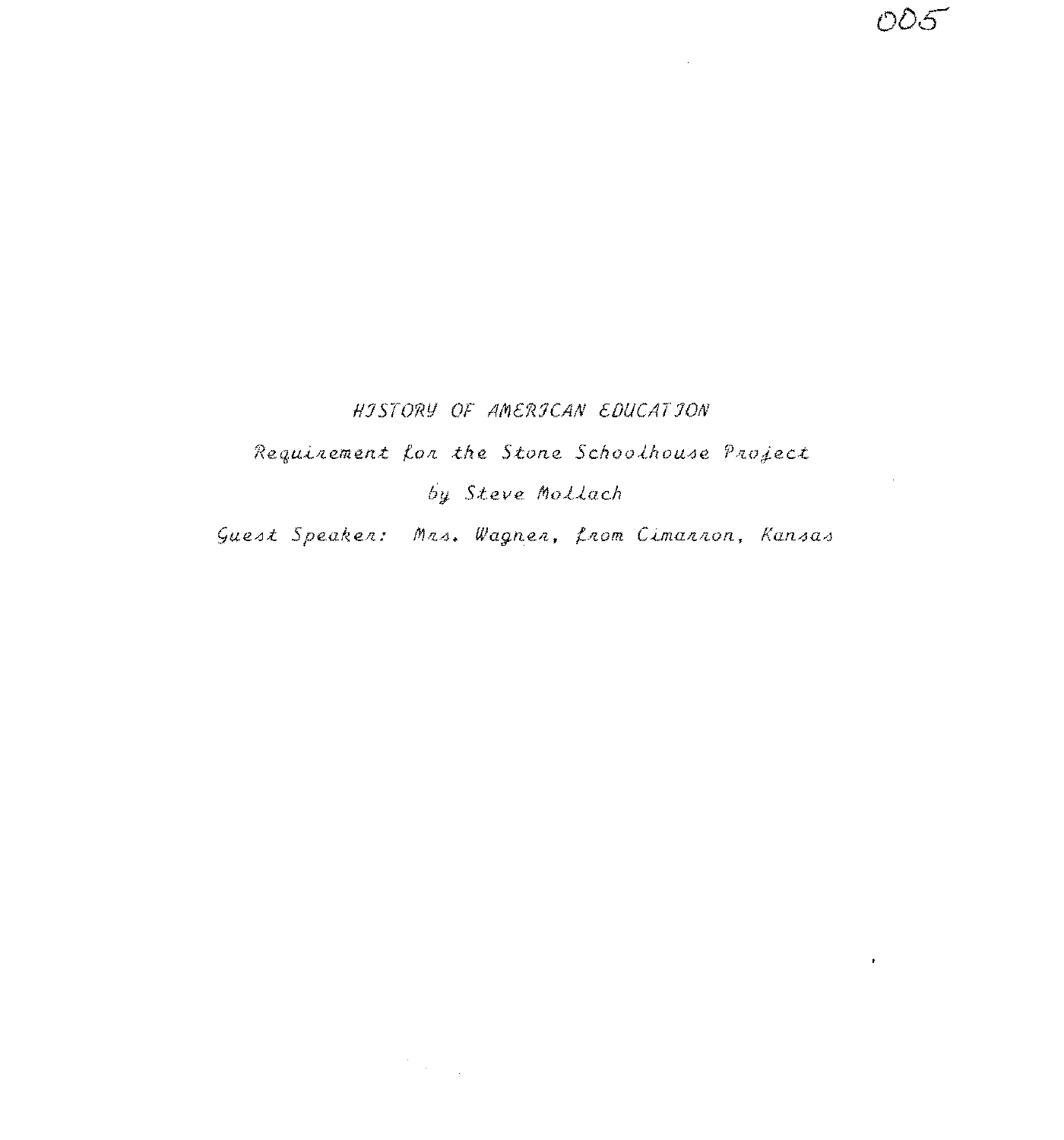- What years did you teach?  $S_{\mathcal{F}}$
- $W$ : I taught in 33 and  $34$ .
- $S_{\mathcal{F}}$ What was the pay when you started teaching?
- My first year I got \$55.00 a month, and ten of that I had  $w$ . to pay to another teacher who had a car and taught at the next school south. So I really got \$45,00.
- Was that alot of pay in those days?  $S$ :
- $w$ . It was depression day, it was good pay.
- $5:$ How did you start out your day?
- Well we had the prayer and we had flag salute: I don't think  $W$ : we even had show and tell. We wene busy, we didn't have time for all that. But we always had the flag salute and а рлацел.
- $S$ : Did you have it outside, the flag salute-on inside?
- $w_{\mathcal{I}}$ No, inside.
- $S_{\mathcal{I}}$ What subjects did you start the day off with?
- $W$  :  $\mathcal I$  don't remember. I had all eight grades and I suppose it was reading. I know thats what your suppose to start off with.
- $S$ : You started off with religion each day? I mean reading?
- $w_{\cdot}$ Reading.
- $S$ . Did you even have any neligion?
- $w$ .  $N_{O}$ .
- $S_{\mathcal{I}}$ It wasn't allowed?
- $w$ : I had-Well nobody even said anything about it. I didn't know enough to think about it anyways. I had some Mennonite kids, you know, and my little finst grader was a little Mennonite kid, and he died the finst-duning that finst year. I don't know what was the matter with him, but anyway, I told somebody, we were talking about you coming up, and I said-I shouldn't say this, but it was probably the best thing for the kid and me too. I know he wasn't leaning anything. Finst graden, (Laughten)
- S: How did they pay you?
- $w$ . Just every month.
- $S_{\tau}$ Just every month?
- $W$  :  $Check.$
- $S_{\pm}$ They gave you a check?
- $W_{\mathcal{I}}$ Check. Yes.
- $S$ :  $0.8.$  Did you ever have to meet with the school board?
- $W$  :  $N_{O}$ .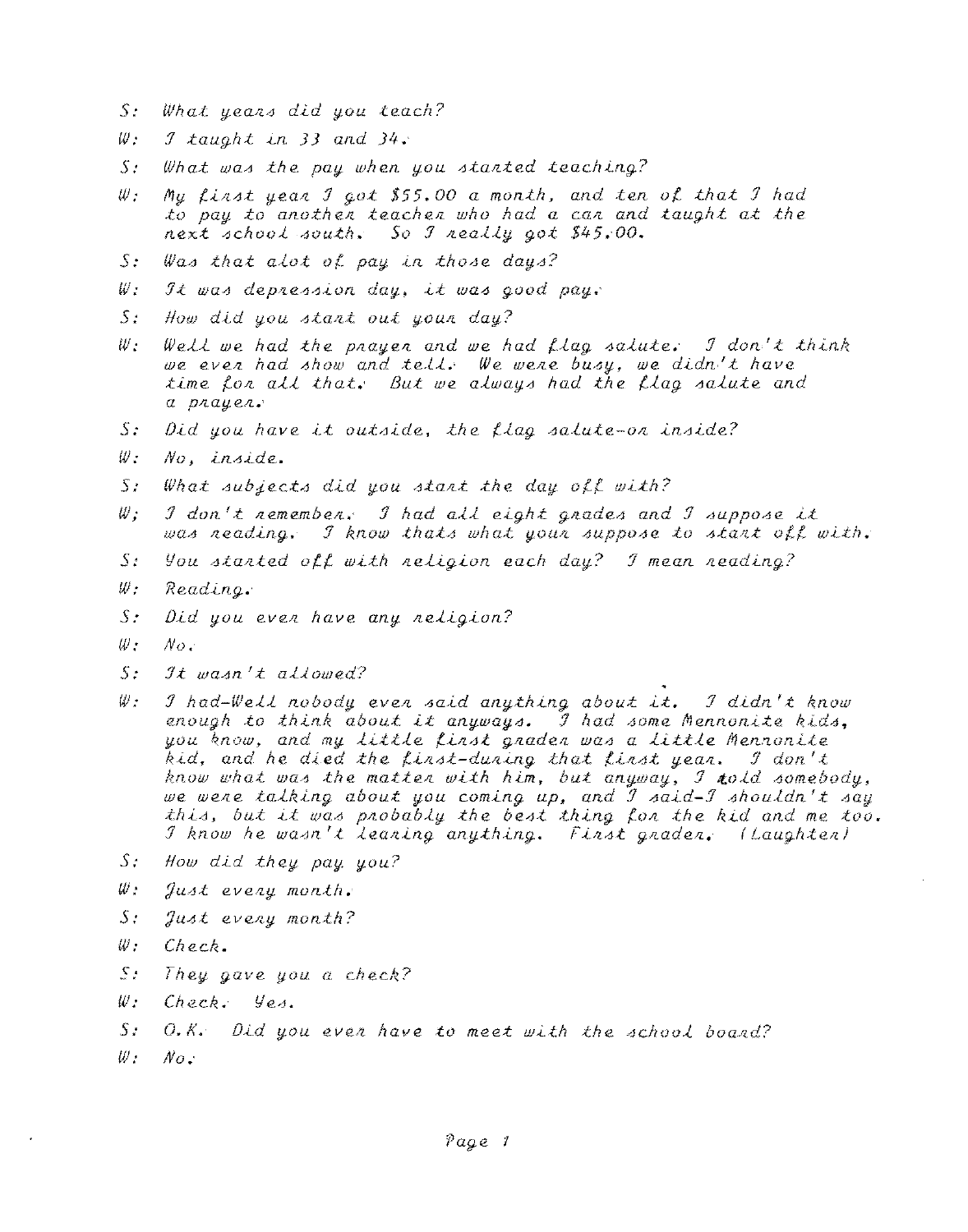- Not even when you took the job?  $S \cdot$
- Well, when I took the job I had to  $\hat{g}$  and see each one of them,  $\mathbb{Z}/\mathbb{Z}$ and interview them and go around to their farm and interview them and then they neven talked to me after that. Until I got neady to quit and they wanted me to stay on. They use to come to all of my school parties. You know you had parties all the time. Box suppers and things like that. And they'd all come<br>and they'd have-they just loved it! They were nice. And then I knew them after I got married and quit teaching-you know they were friends of my husbands.
- So you had school parties all the time?  $S$ :
- $w$ . yes. At least every six weeks.
- $S$ : About every six weeks.
- You know we would have one when school started-soon after school  $w$  . started, and then we would have a Halloween and we'd have a Thanksgiving program and a Christmas program, you know, and Valentines Day box supper. I didn't know how to enganize them, I don't know how I got by.
- $S$ : So the community was pretty involved in your school?
- $W$  : Oh yes. Oh yes.
- $S$ : Did you even have spelling bees? Community spelling bees?
- $W_{\pm}$  $y_{e4}$ .
- $S$ . Did the parents participate in them?
- $w_{\cdot}$ No. Just the kids.
- $S$ : Just the kids, but they came to watch (parents)?
- $w$ .  $y_{\rho\Lambda}$
- $S_{\mathcal{I}}$ Did you have to buy your own school supplies or did they supply  $th$ em?
- ₩.  $y_{es.}$
- You had to buy them?  $S_{\mathcal{I}}$
- $w$  . Oh  $ues.$
- $S$ : And that got a little-
- (//: We didn't have very many,  $J'/L$  tell you that.
- $S$ .  $WelL$  what did you have?
- $W$  . Well we had colored chalk, and we of course crayons, and water colors and I think all teachers use those old newspaper-catalogyou know those big newspaper -sample books?
- $5:$ Oh yes, like the Seans catalog, on something like that?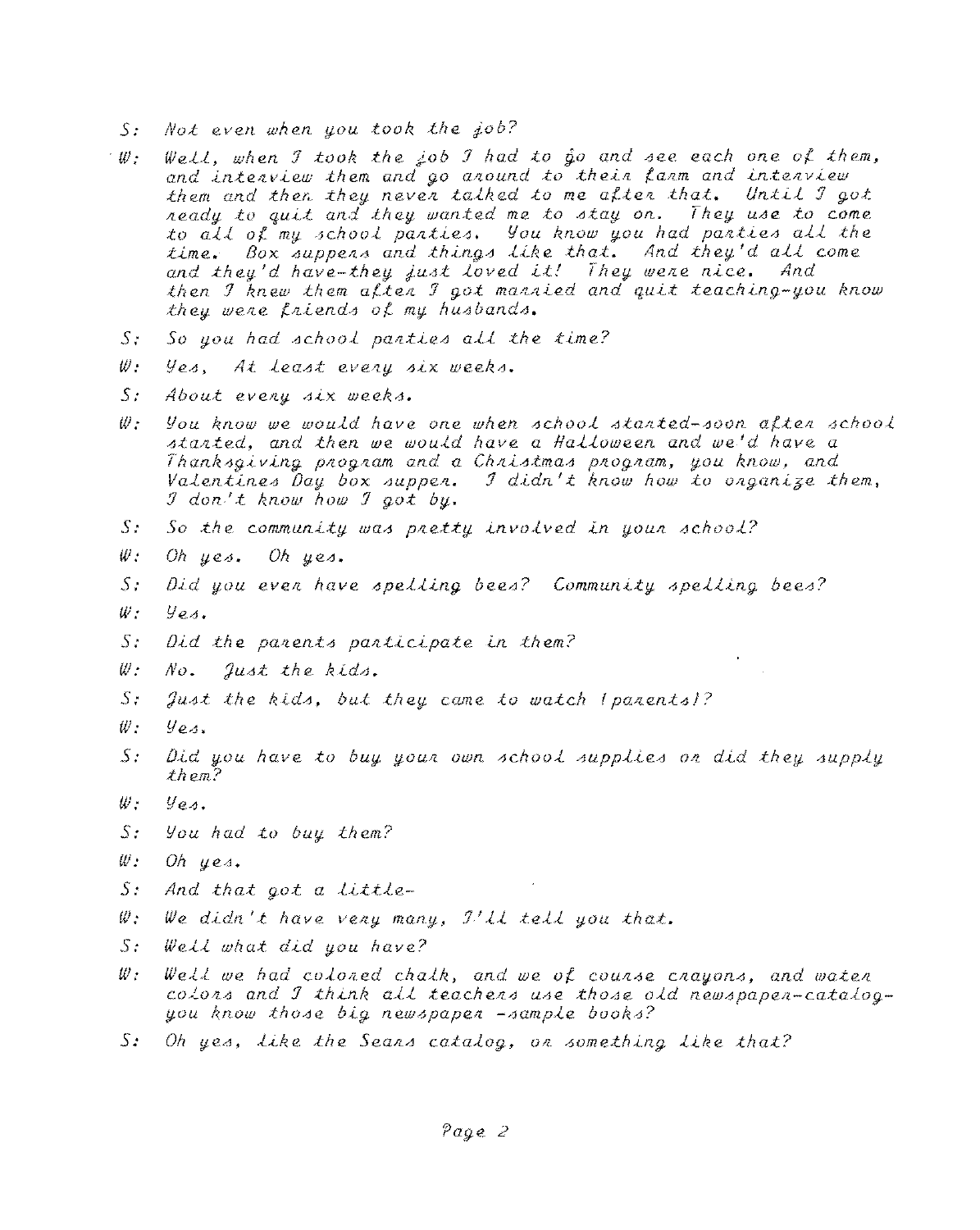- $w:$  $No,$  the big newspaper- $J$  mean wallpaper things.
- $\overline{S}$ :  $Oh$ , yes-  $I$  know what your talking about.  $\mathcal{Y}$ eah.
- $W$ : They're great.
- $S$ : Sample book.
- Sample books, yeah. Wallpaper sample books. Oh, I used those.  $W^{\perp}$
- I use to use those too, when I was in grade school, that how  $S$ : come I nemembered. Did you have to go to get a degree to teach out there? Or could you have taught out there without  $a \ deg$ *nee*?
- W: Well, see when I graduated from Emporia, that was the last year they gave those certificates that you never had to go back to school.
- $S_{\pm}$  $Oh.$
- You know. Now people do. But I had one of those. I had a<br>bachelons degnee in, with a majon in Histony and Govennment  $W$  : and a minor in English. And here I was teaching a one room school with all eight grades.
- $5:$ How many students did you have?
- $w$  :  $I$  had eight.
- $S$ :  $E \iota g h t$ ?
- $w_{\pm}$ Nine.
- $S$ : Nine students?
- $W$  : I had two in the Lourth grade.
- $S:$ Were they mostly girls on boys?
- $\psi$ .  $\beta$ oys.
- $5:$ Boys? How long was your school year?
- $W$  :  $Weld$ , I guess it was eight months.
- $S:$  ${\cal E}$ ight months?
- $W$  :  $Uq-huqh.$
- $S$ : Thats-but they got off to work on the farm?
- $Wz$ No, we just went straight through. We started in September and then the school was out in the spring-before town school was out. I don't know, I think it was eight months. And we had  $-y$ ou know, nowadays teachers rely on their principals you know, and our person we relied on was the county superintendent. Since I lived in Cimannon, why I'd go down to the count house and she'd give me books and hints and tell me what to do and  $what not to do.$
- S: When you first started teaching, were you single?
- $W$  :  $y_{eA}$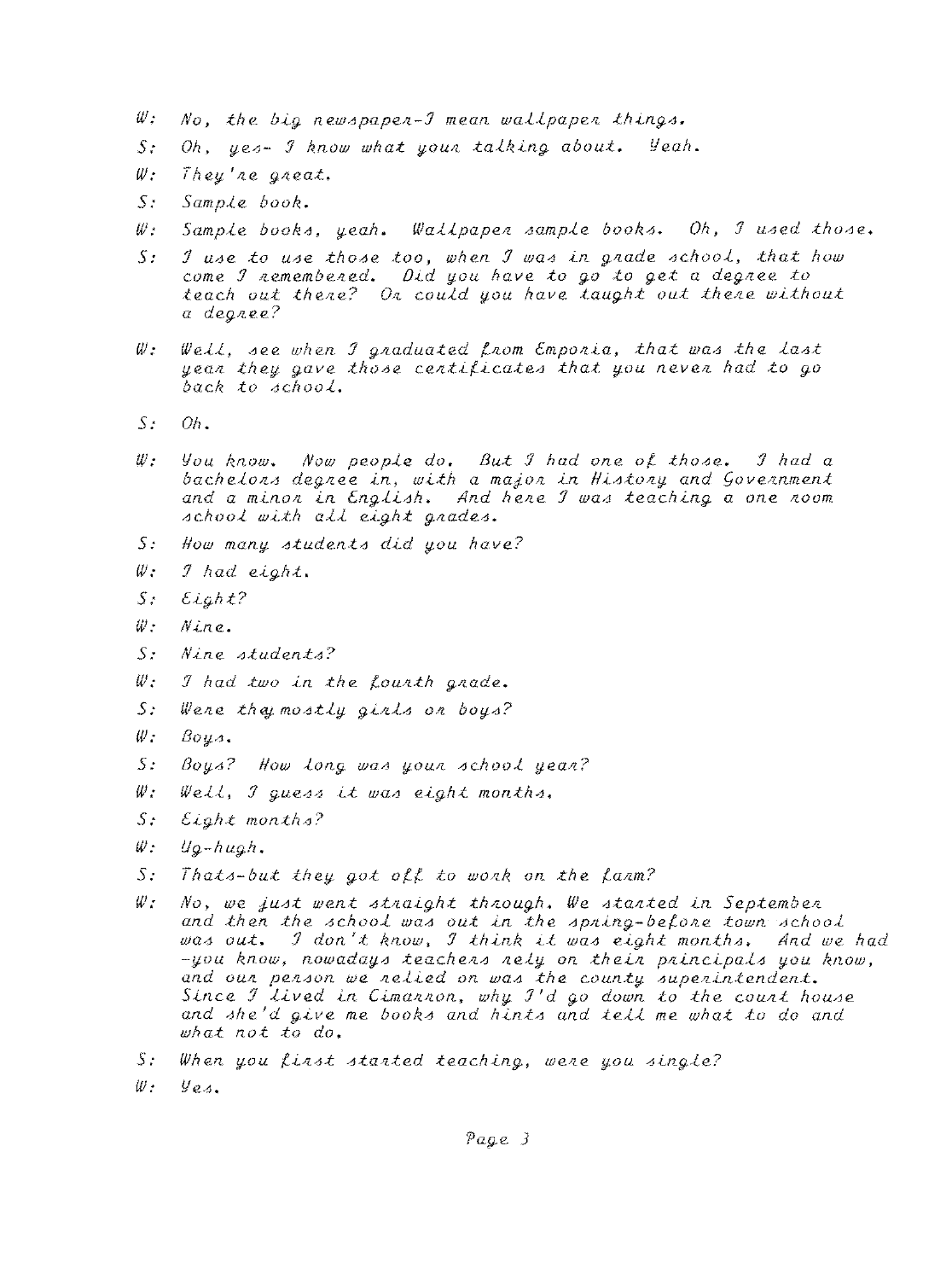- Did they make you stay any particular place?  $S$ :
- W - $N_{0}$ .
- $\overline{\mathcal{S}}$ : There was no rules they set down for you?
- $W$  : No, I had a very liberated school district. In fact-they were very liberated!
- $\mathcal{S}$ : Very liberated, they were pretty liberal with you then?
- $w$  :  $\mathcal I$  quess.
- $S$ . But some of the school districts around here weren't.
- $W$  : Well I don't know about that, but my people were just great. They all came to our school picnics and box suppers and then if I'd go to a dance out in the country on Saturday night, why they would be there.
- $S$ : It was  $0, K$ . for you to go to a dance?
- $\omega$  :  $y_{e3}$ , yes.
- $S:$ Well that is-that's pretty liberal. What type of books did you  $\mu$ <sub>d</sub>e?
- Well the school furnished-we had the books there, and they were  $w$  : really battered up. Let's see- I had-well I just don't<br>remember about the books, I don't even know the name of the publisher. They were old beat up books.
- $S$ : Old beat up books.
- And I had to do my own janitor work. And I'd get out there in  $W$  : the monning and stant the fine-and we had a pump. Now I was talking to a lady today, who taught in a one noom school and she said there was a farmhouse-they didn't have a pump and so she'd send two of the big boys a quanter of a mile to<br>this farmhouse and they'd bring two buckets of water first thing in the monning and then that would last them all day.
- $S:$ But those were your duties first thing in the morning?
- W:  $y_{es.}$
- $\mathcal{S}$ : You had to bring your own water in?
- W . Bring the water in, sometimes  $1'd$  let the boys do it, but we had to much to do.
- Did you have a chalkboard?  $S$ :
- $W$  : Yes, one chalkboard, in the front of the room, and I had a piano, and I could play with one finger-but we sang anyway.<br>Played the piano-I remember one time one of the boys was making everybody else laugh-I thought he was mimicking me when I was trying to play. So I said "Francis, why don't<br>you take over this music?" Oh, he didn't want to so I said<br>"Oh, come on-I'm tired." So Francis took over the musiche neven did make fun of me trying to play the piano again.
- $S:$ Was there a general age that most of your kids were when they came to school?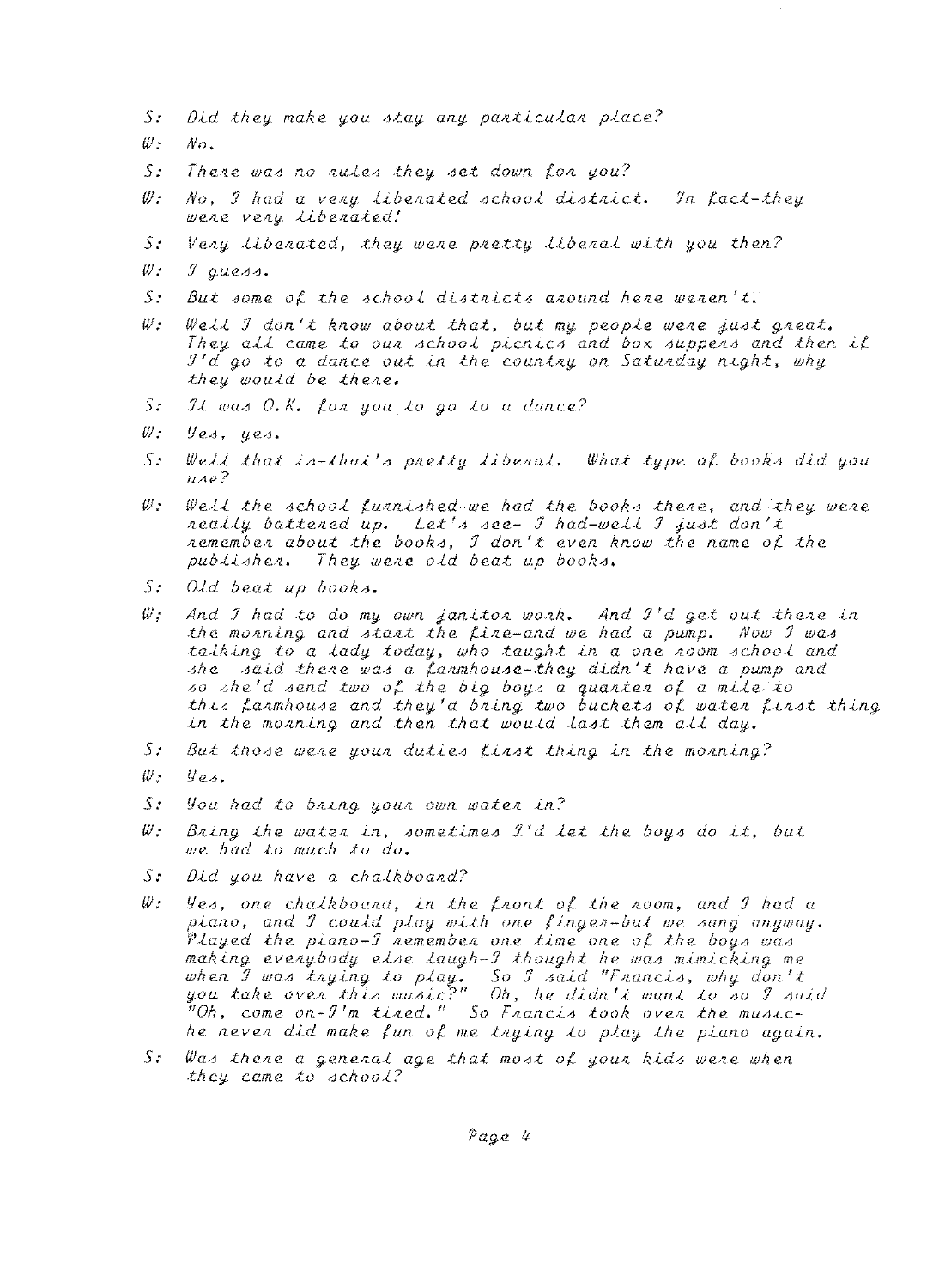- Well they came-everybody started school when they were six  $w_{\mathcal{I}}$  $then.$
- $5:$ When they were  $4ix$ ?
- $w_{\pm}$  $U_0h-huh.$
- In first grade?  $S$ :
- $W$ .  $y_{es}$
- $S$ :  $O, K$
- $W$  : And of course some of them didn't make it and were- I know those big boys were about  $17$ ,  $16$ , when they got out of eighth grade, you know.
- $S$ : In eighth grade. Did most of them stick it out through  $eighth$  and  $e$ ?
- $\mathscr{W}$  : yes, mine did. I didn't even have one that quit.
- $S$ . What were some of the physical problems of the building?
- $W$  :  $W$ ell...
- $\overline{S}$ Was it cold in the winter? On did you have a big stove?
- $w$ . No it was pretty good-I had a big stove and we burnt coal and I use to start that fire with kerosene, I don't know how I kept from blowing the thing up. But I didi't know any other way to start it, so I did. And in the summer on the spring it would be awful hot in the fall. But see I was night in the sand hills, this old sage brush and sandhill country out here. There wasn't a tree around<br>me, we had one tree out by the boys toilet and it was a pretty<br>beat up old thing, I don't know what it was-mockselder tree on something. Thats the only tree we had on the playground.
- $S^{\perp}$ What teaching methods did you use?
- I neally can't describe them, I'll tell you what we did.  $w$  :  $I'd$  get the little kids stanted on get one class stanted, then I'd have to go help get the other groups started, and the bigger boys- and I had two girls who were reliable, then they could help the people in the lower grades that needed help. You know, neally evenybody was helping each othen.<br>One thing about countny school where all the classes are together, I do think they gain from the other proup-you know<br>because my little girl in the sixth grade, she was catching on to alot of things that went on in the eigth grade, you know I think that helps. And those little kids in the second grade, they'd listen to the third grade recite and they'd learn from them.
- $S_{\rm{S}}$ Did you do alot of repetition work?
- $w_{\tau}$ We had to.
- $S:$ That's because of the age differences?
- $W$  .  $y_{e_4}$ , ugh-hugh.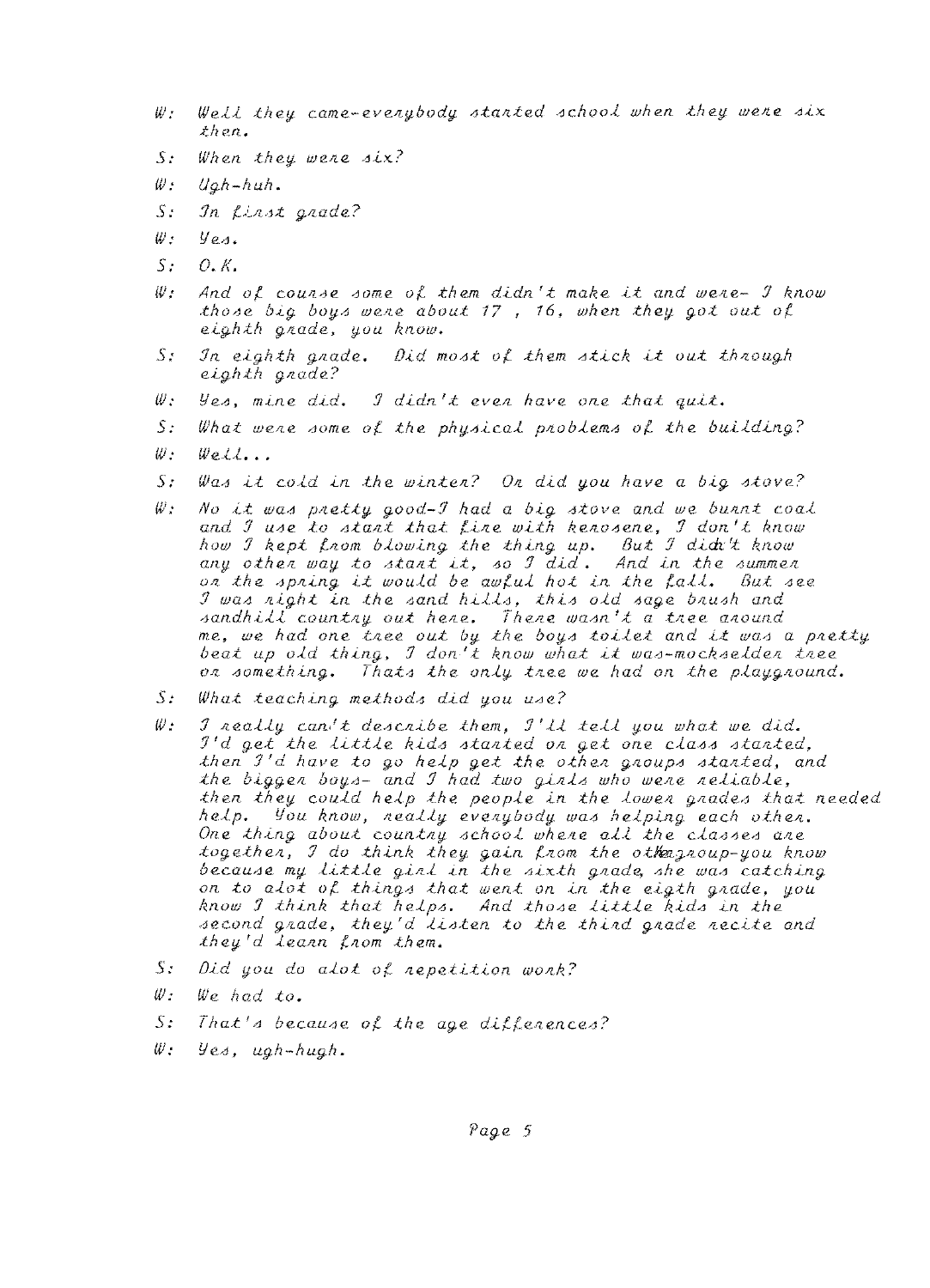- *5: That would have been pnetty tough,*
- *W: Oh, boy.*
- *S: Did you do alot of spelling?*
- $W:$  Oh yes, spelling I love spelling and I've always liked *<u><i>Apelling and I put alot of emphasis on that.*</u>
- 5; *Did you uJe WebJten'J 5peLLen, by chance?*
- *W: J can't nememben what JpeLLen we uJed. But we aLwayJ had JpeLLing* beeJ, *you know, Fniday attennoon we'd have a Jpelling bee and that was great.* One time when I taught at *Monte3uma, J had a ginL win the county JpeLLing conteJt and the wand Jhe went down on waJ hyacinth, and J'd neven*  thought about the word being on the *List*, and this was a *neaL Jmant ginL, and ton yeanJ atten that any time J'd* Jee *hen on the Jtneet on anyplace Jhe'd Jay," MnJ. Wagnen, and then Jhe'd JpeLL hyacinth.*
- *S:* That was quite an honon, winning a county spelling bee, **wa/Jn** *';t* **i\_;t?**
- *W: YeJ, neaLLy, J waJ neaLLy thniLLed about that.*
- *5: Did any ot youn Jtudent tnaveL a gneat diJtance to come to JchooL?*
- *W:* Oh no, I think about four miles was about the farthest any of them came, they umm-some of them walked, and most of them *noed,a hoe/lJe, ba/leback. They'd tie the honJe out unden that*  tree, you know, during the day. None of them came by car, unless their father was going to town and...
- $S:$  How were the discipline problems handled?
- *W: Well,*
- *S: Did you get that paddle out?*
- *W: No, J didn't have a paddle then, but J didn't have much*  trouble with discipline with those kids out there. I guess, I don't know. One time, I stanted to tell you about the boys hiding out in the boy's nestnoom out in the *yand, and* JO *one day they didn't come in and J /lang the bell again and they didn't come in-Jo J juJt walked out the doon*  and started walking out there. I got about three feet from *the doon and hene they all came-J think they had the doon open a Little peeking out. 4nd they thought well that old gaLJ going to come night in hene,* JO *they Lett. J didn't have any tnoubLe with them atten that.*
- *5:* Was there any outstanding features of the school you taught at, *J* mean was there a bell at your school?
- *W: No, J juJt had a Little handbeLL.*
- *5:* What was the building made of?
- *W: It was wooden. I've thought so many times, had a child gotten hunt,* Jee *J noad out with anothe/l teachen-and J didn't have any way to Leave thene until Jhe came atten me, atte/l JchooL waJ out at toun o'clock. J JuppoJe J would have had to Jend*